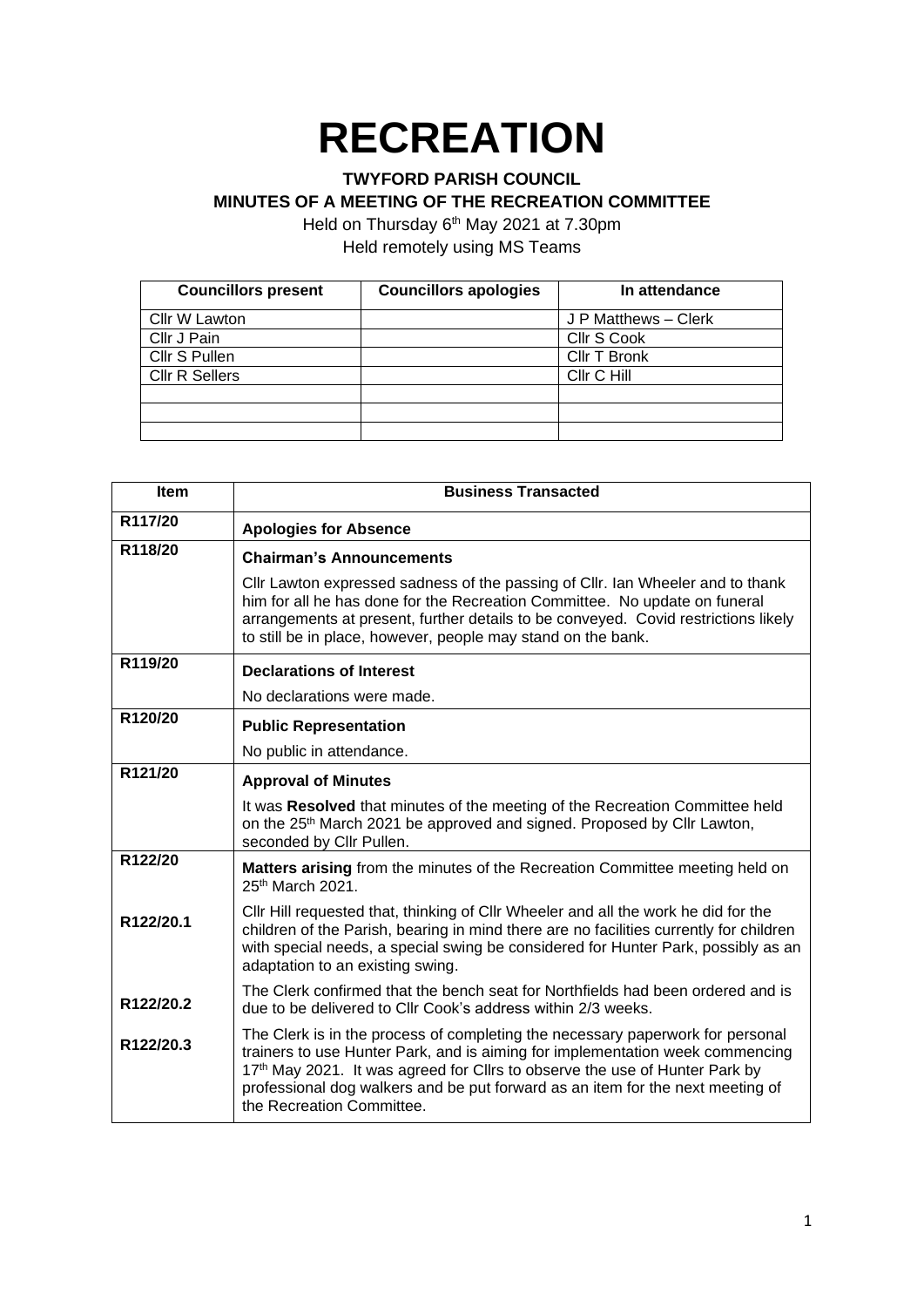| R123/20 | To consider ideas for a memorial for Cllr Ian Wheeler.                                                                                                                                                                                                                                                                                                                                                                                                                                                                                                                                                                                                                           |
|---------|----------------------------------------------------------------------------------------------------------------------------------------------------------------------------------------------------------------------------------------------------------------------------------------------------------------------------------------------------------------------------------------------------------------------------------------------------------------------------------------------------------------------------------------------------------------------------------------------------------------------------------------------------------------------------------|
|         | This subject was touched on at item R122.20.1 above. Further suggestions<br>included a cherry tree as it would bloom at this time of year every year or a<br>bench. Possible locations of a cherry tree included Hunter Park, the church<br>grounds or the church path. The provision of a swing for special needs children<br>was further discussed, particularly the possibility of a special seat attached to an<br>existing swing. Cllr Cook agreed to investigate further and bring to FPC.                                                                                                                                                                                 |
| R124/20 | To consider the replacement of the junior goalposts at Hunter Park.                                                                                                                                                                                                                                                                                                                                                                                                                                                                                                                                                                                                              |
|         | Cllr Cook has made enquiries with three companies, prices range from £140 to<br>£700, some are combined football/rugby posts. The Clerk confirmed there is a<br>budget of £500 for replacement goals. There was some discussion of the<br>composition and size of the goals and it was suggested something similar to the<br>goalposts at Northfields would be a good option. Cllr Cook to further explore<br>costs, and bear in mind the budget of £500, if a higher cost then it would need to<br>be approved by FPC. The possibility of a grant from the Football Foundation was<br>discussed but this would only be considered if it was for the use of affiliated<br>clubs. |
| R125/20 | To consider if a second lock be purchased for the rolling goalposts to help<br>prevent their unauthorised use. It was resolved that a lock be purchased.                                                                                                                                                                                                                                                                                                                                                                                                                                                                                                                         |
| R126/20 | To consider the provision of additional dog waste bins and signage at Hunter<br>Park.                                                                                                                                                                                                                                                                                                                                                                                                                                                                                                                                                                                            |
|         | The provision of additional dog waste bins and costs was discussed at length. It<br>was resolved to relocate the green bin, currently at the back of the Pavilion, to<br>the car park area and monitor the situation.                                                                                                                                                                                                                                                                                                                                                                                                                                                            |
| R127/20 | To consider the parking facilities at Hunter Park.                                                                                                                                                                                                                                                                                                                                                                                                                                                                                                                                                                                                                               |
|         | The blocking of the access gate to Hunter Park was discussed, and Cllr Cook<br>proposed that a larger sign be purchased to replace the current small sign. Cllr<br>Cook agreed to investigate costs with Mint Signs.                                                                                                                                                                                                                                                                                                                                                                                                                                                             |
|         | It was noted that the combination code for the gate had recently been changed<br>and the Clerk would arrange for the new number to be recorded in the key box<br>inside the Pavilion.                                                                                                                                                                                                                                                                                                                                                                                                                                                                                            |
| R128/20 | To receive and consider the Legionella Risk Assessment report for Hunter Park<br>Pavilion.                                                                                                                                                                                                                                                                                                                                                                                                                                                                                                                                                                                       |
|         | The report had been circulated with the Agenda, and The Clerk outlined the<br>number of recommendations required to be implemented, most relating to<br>procedures and processes, eg recording of water running and formal training.<br>The Clerk confirmed that the cleaner does run all water outlets for 10 minutes<br>once a week which is recorded in the Pavilion. The overall risk is Medium. It<br>was resolved that The Clerk and the Assistant Clerk would work on a draft policy<br>and bring to the next meeting of the Recreation Committee.                                                                                                                        |
| R129/20 | To consider if Cricket All Stars may hold an occasional BBQ.                                                                                                                                                                                                                                                                                                                                                                                                                                                                                                                                                                                                                     |
|         | Members considered a request for the Cricket Club to hold barbecues on the<br>evening of All Stars cricket academy events. After much deliberation it was felt<br>that Hunter Park was generally a no BBQ area. However, consideration would be<br>made on individual circumstances, for example an end of season event for<br>members only. In these circumstances it would require professional organising<br>with a professional catering company and gas BBQ.                                                                                                                                                                                                                |
|         | Of barbecues in general there was concern over the litter that would be left,<br>damage to grassed areas, potential health and safety concerns and that it could<br>have a roll-on effect to other organisations who may assume it was ok to hold                                                                                                                                                                                                                                                                                                                                                                                                                                |